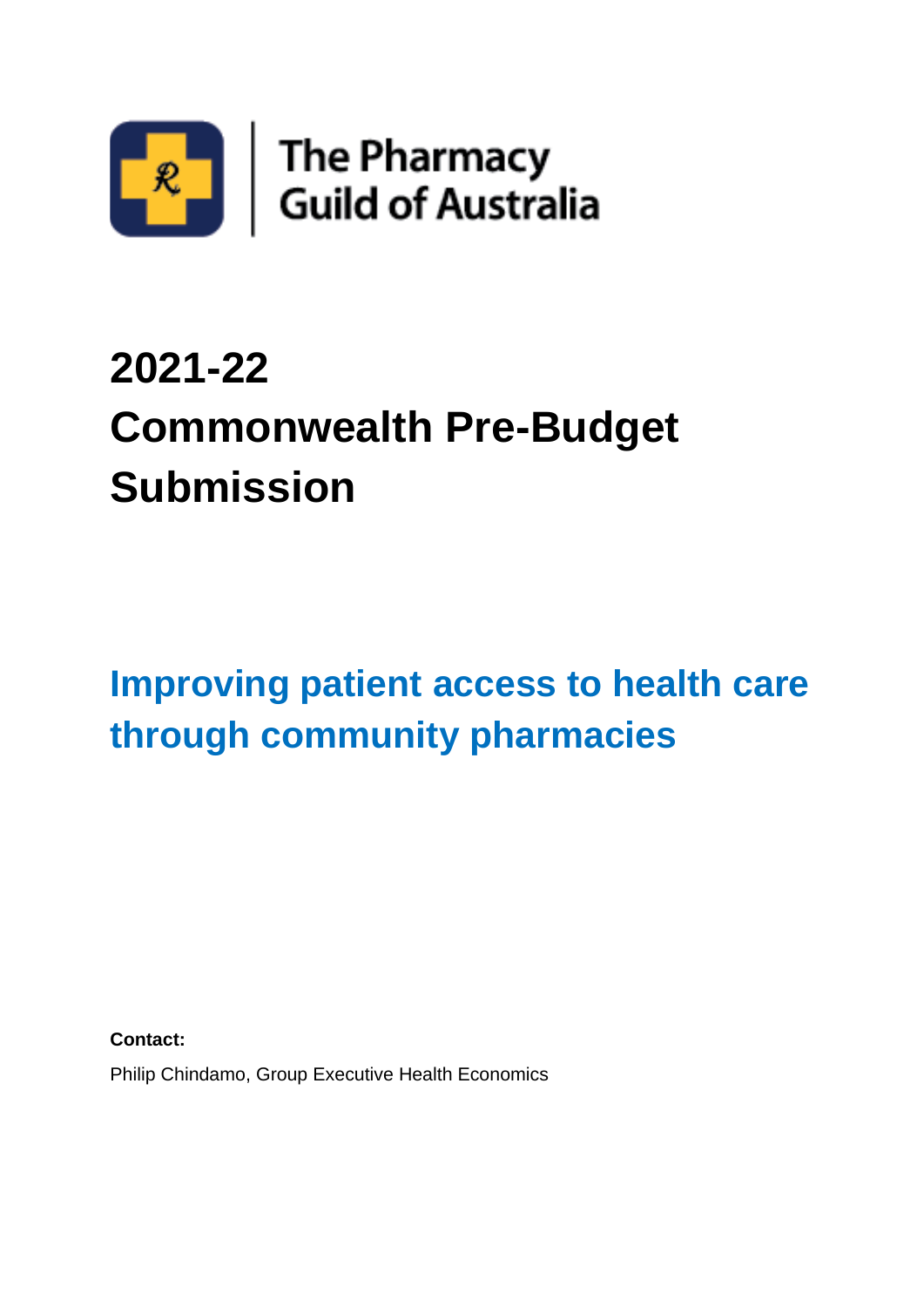## **Priorities for the 2021-22 Budget**

## **Improving patient access to health care through community pharmacies**

### **Executive Summary**

The Pharmacy Guild of Australia ('the Guild') welcomes the opportunity to provide a pre-Budget submission to the Commonwealth Government for the 2021-22 Budget. This budget submission seeks to improve access to health care for patients, through the establishment and funding of a national opioid dependence treatment (ODT) program, as well as by enhancing patient safety and minimising medication errors by supporting eligible pharmacies with the national roll-out of electronic prescriptions.

#### **2021-22 Budget priorities:**

**The Guild calls on the Commonwealth Government, through the 2021-22 Budget, to:**

**A. Improve patient access to, and affordability of, opioid dependence treatment (ODT) by establishing and funding a national ODT program that covers:**

- **1. the prescribing and dispensing of prescriptions for ODT medicines as part of the Pharmaceutical Benefits Scheme (PBS) under Section 100 of the** *National Health Act 1953***;**
- **2. in-pharmacy dose-management and provision of takeaway ODT oral doses; and**
- **3. in-pharmacy administration of injectable ODT medicines.**

**B. Improve patient safety and minimise medication errors by enabling pharmacies to support consumers with the national roll-out of electronic prescriptions.**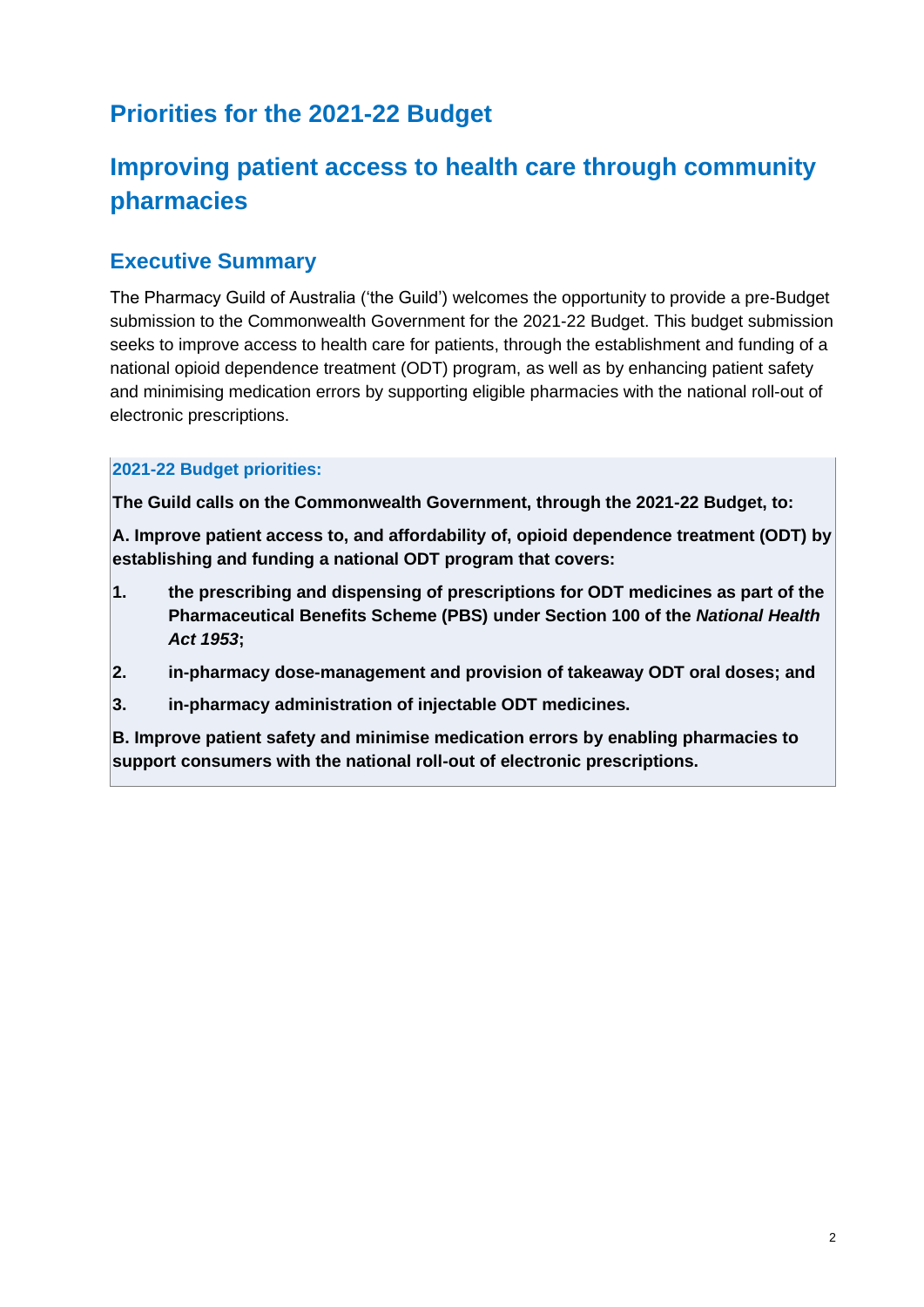## **Improving patient access to and affordability of opioid dependence treatment**

#### **Detail of funding request**

The Guild seeks improved patient access to, and affordability of, opioid dependence treatment (ODT) by establishing and funding a national ODT program that covers:

- 1. the prescribing and dispensing of prescriptions for ODT medicines as part of the Pharmaceutical Benefits Scheme (PBS) under Section 100 of the *National Health Act 1953*;
- 2. in-pharmacy dose-management and provision of takeaway ODT oral doses; and
- 3. in-pharmacy administration of injectable ODT medicines.

#### **Rationale**

#### **Opioid problem in Australia**

The Guild is committed to assisting community pharmacy reduce the health, social and economic costs of substance misuse in Australia, recognising the significant public benefits of the treatment programs and their capacity to assist individuals to be productive members of society.

Given the magnitude of the issue we believe that a national coordinated approach to the management and treatment of opioid misuse is required.

Consistent with the National Drug Strategy 2017-2026, the Guild, through the community pharmacy network, is committed to reducing drug-related harm to individuals and communities, which includes ODT programs in community pharmacy.

While ODT programs were implemented to help treat dependence on illicit substances such as heroin, the nature of drug dependency is changing with increasing prevalence of the misuse, abuse and diversion of prescription opioids such as oxycodone and fentanyl. Despite this change in drug dependence, ODT remains an effective policy in reducing the health, social, crime and economic burden of opioid misuse.<sup>1</sup>

While Australia is an international leader in efforts to reduce the harm caused by illicit drugs and improper use of prescription opioids, much more can be done to increase the availability and accessibility of treatment for persons with drug dependency issues.

The growing number of people dependent on opioids is a cause of concern, both internationally and within Australia. Between 2016 and 2017 in Australia 3.1 million people had one or more prescriptions dispensed for opioids, over 40,000 people used heroin, and about 715,000 people used painkillers/analgesics and pharmaceutical opioids for illicit or non-medical purposes.<sup>2</sup>

There are nearly 150 hospitalisations and 14 emergency department presentations involving opioid harm every day in Australia, and 3 people die from drug induced deaths involving opioid use daily.<sup>3</sup> This data represents a massive growth in opioid related harm over the last 20 years, and this trend is continuing to have an impact on our communities. Australian Bureau of

<sup>1</sup> Nicholas Lintzeris; Medicine Today; [Prescription Opioid Misuse Supplement June 2015](https://medicinetoday.com.au/sites/default/files/cpd/3-MT2015-06SUPPL-PRESCRIPTION_OPIOID_MISUSE-LINTZERIS.pdf)

<sup>2</sup> [Opioid harm in Australia: and comparisons between Australia and Canada, Summary -](https://www.aihw.gov.au/reports/illicit-use-of-drugs/opioid-harm-in-australia/contents/summary) Australian Institute of Health and Welfare [\(aihw.gov.au\),](https://www.aihw.gov.au/reports/illicit-use-of-drugs/opioid-harm-in-australia/contents/summary) 9 Nov 2018

<sup>3</sup> *Ibid*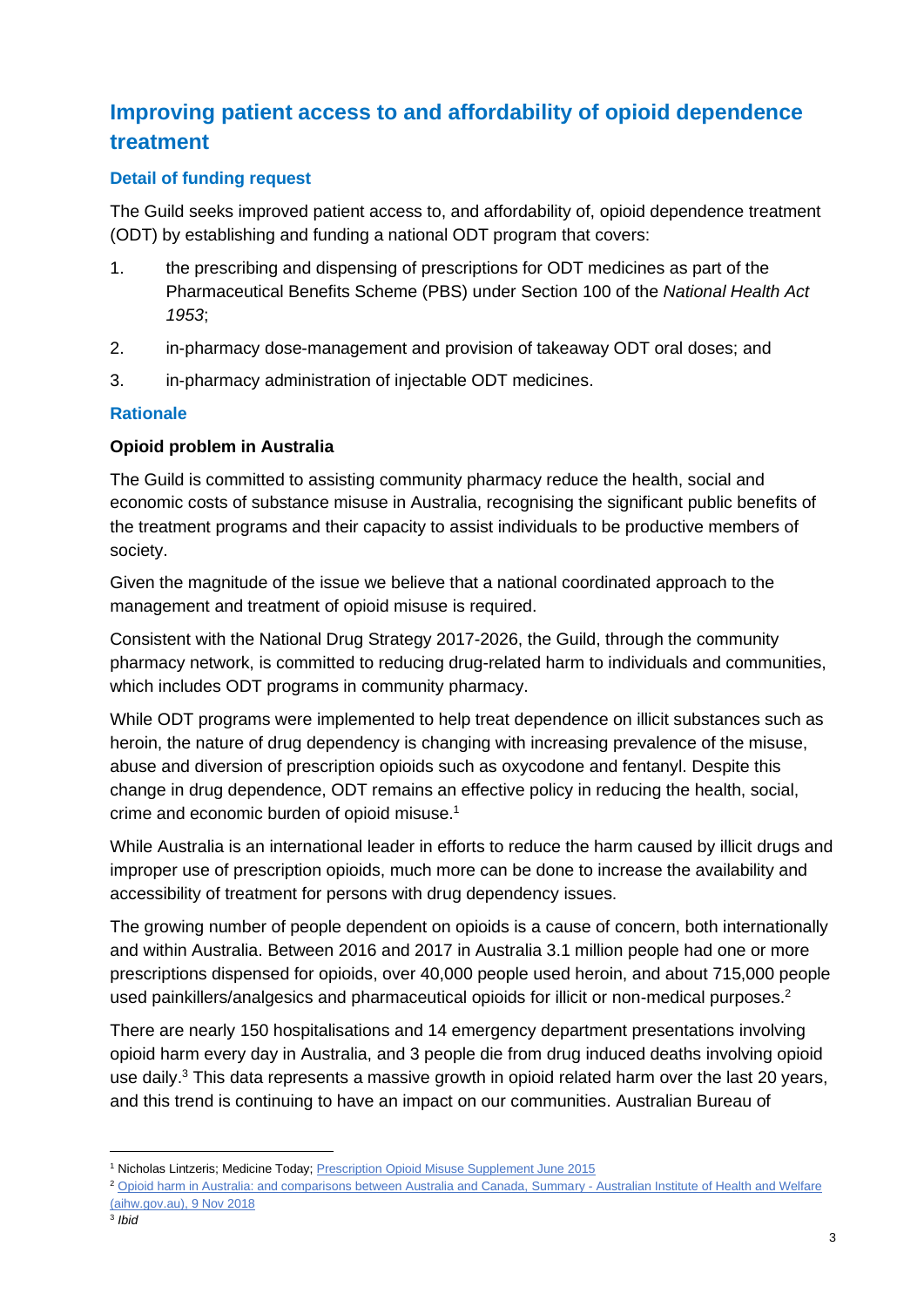Statistics data<sup>4</sup> shows opioid increased deaths increasing over recent years after significant reductions in the early 2000s.



Opioid-induced deaths, standardised rates by sex, 1999-2018 (a)(b)(c)(d)(e)(f)

Efforts are being made at both Commonwealth and State and Territory levels to address the opioid crisis, including changes to accessing pharmaceutical opioid products as part of the PBS as well as non-prescription opioids. The Commonwealth and State and Territory governments are also working together to implement real-time monitoring systems for prescribers and pharmacists to manage the over-prescribing and misuse of prescription opioids.

ODT remains the standard treatment for managing opioid dependency to either pharmaceutical or illicit opioid use. Methadone and buprenorphine are included on the World Health Organization Model List of Essential Medicines. The Commonwealth Government has an obligation to build on their current funding of these medicines, to include standardised dispensing and supply arrangements around Australia which would help to increase the availability and accessibility of ODT as well as provide equity of access irrespective of where a person lives.

#### **Barriers to Participation for Consumers**

#### *Accessibility*

For many consumers, accessibility problems exist in relation to prescribing practitioners and to dispensing services. Consumers wanting to enter treatment often have to wait for entry into a state-based program. The number of people waiting and the length of waiting time are difficult to determine and vary considerably across jurisdictions and geographical locations. Problems associated with accessibility are not limited to rural and remote areas with limited access a problem in urban and regional areas. Increasing the number of community pharmacies

*Source: Graph from "Opioid-induced deaths in Australia", 2019, Australia Bureau of Statistics [\(https://www.abs.gov.au/articles/opioid-induced-deaths-australia\)](https://www.abs.gov.au/articles/opioid-induced-deaths-australia)*

<sup>4</sup> Opioid-induced deaths in Australia; 25/9/2019[; https://www.abs.gov.au/articles/opioid-induced-deaths-australia](https://www.abs.gov.au/articles/opioid-induced-deaths-australia)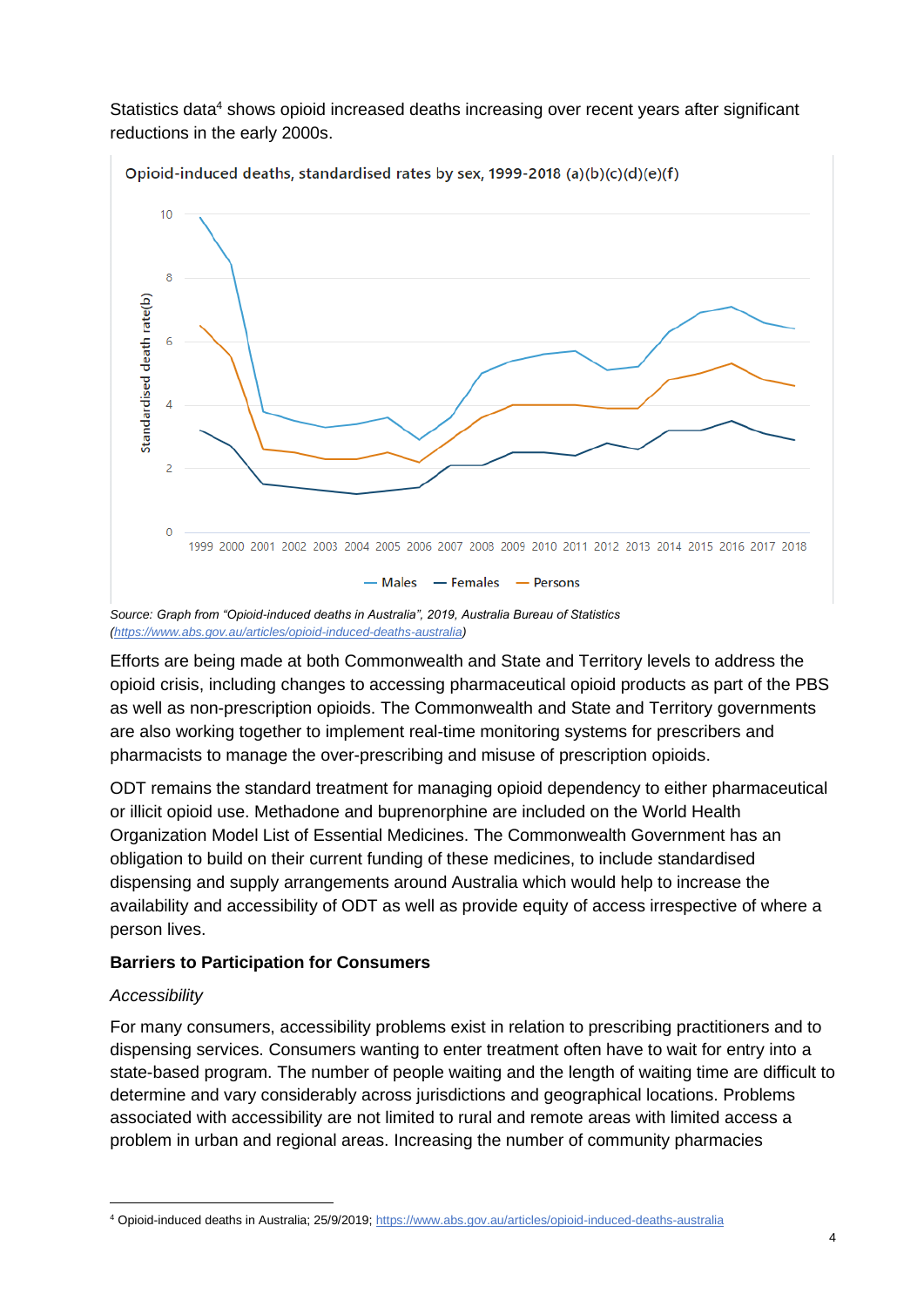providing ODT services and reducing the financial barrier for community pharmacy-based ODT services are two ways to improve access to ODT programs for opioid-dependent people.

The rate of clients receiving pharmacotherapy treatment for their opioid dependence has remained relatively stable over the last decade. The Australian Institute of Health and Welfare recorded on a snapshot day in June 2019 that there were 50,945 people receiving ODT services, and of these 72% of clients received their treatment at a pharmacy.<sup>5</sup>



*Source: Graph from "National Opioid Pharmacotherapy Statistics Annual Data", 2019, Australian Institute of Health and Welfare [\(www.aihw.gov.au\)](http://www.aihw.gov.au/)* 

It is estimated that there could be as many as an additional 40,000 people who could potentially access and benefit from ODT programs. 6

#### *Affordability*

There are a number of barriers that prevent people seeking treatment for opioid dependence. Both Australian and international research suggests that affordability is a major barrier to accessibility of ODT services and has a significant impact on the patient retention of these programs.<sup>7</sup>

Difficulty in meeting dose management costs is a major area of concern which creates barriers to continuing treatment in ODT programs with people on fixed incomes such as Newstart Allowance or the Disability Support pension spending 10-15% of their weekly income before

<sup>5</sup> [National Opioid Pharmacotherapy Statistics Annual Data collection 2019, Opioid pharmacotherapy dosing points -](https://www.aihw.gov.au/reports/alcohol-other-drug-treatment-services/national-opioid-pharmacotherapy-statistics-2019/contents/opioid-pharmacotherapy-dosing-points) Australian [Institute of Health and Welfare \(aihw.gov.au\)](https://www.aihw.gov.au/reports/alcohol-other-drug-treatment-services/national-opioid-pharmacotherapy-statistics-2019/contents/opioid-pharmacotherapy-dosing-points)

<sup>6</sup> [National-MATOD-Summit-Report-2018.pdf \(harmreductionaustralia.org.au\)](https://www.harmreductionaustralia.org.au/wp-content/uploads/2018/07/National-MATOD-Summit-Report-2018.pdf)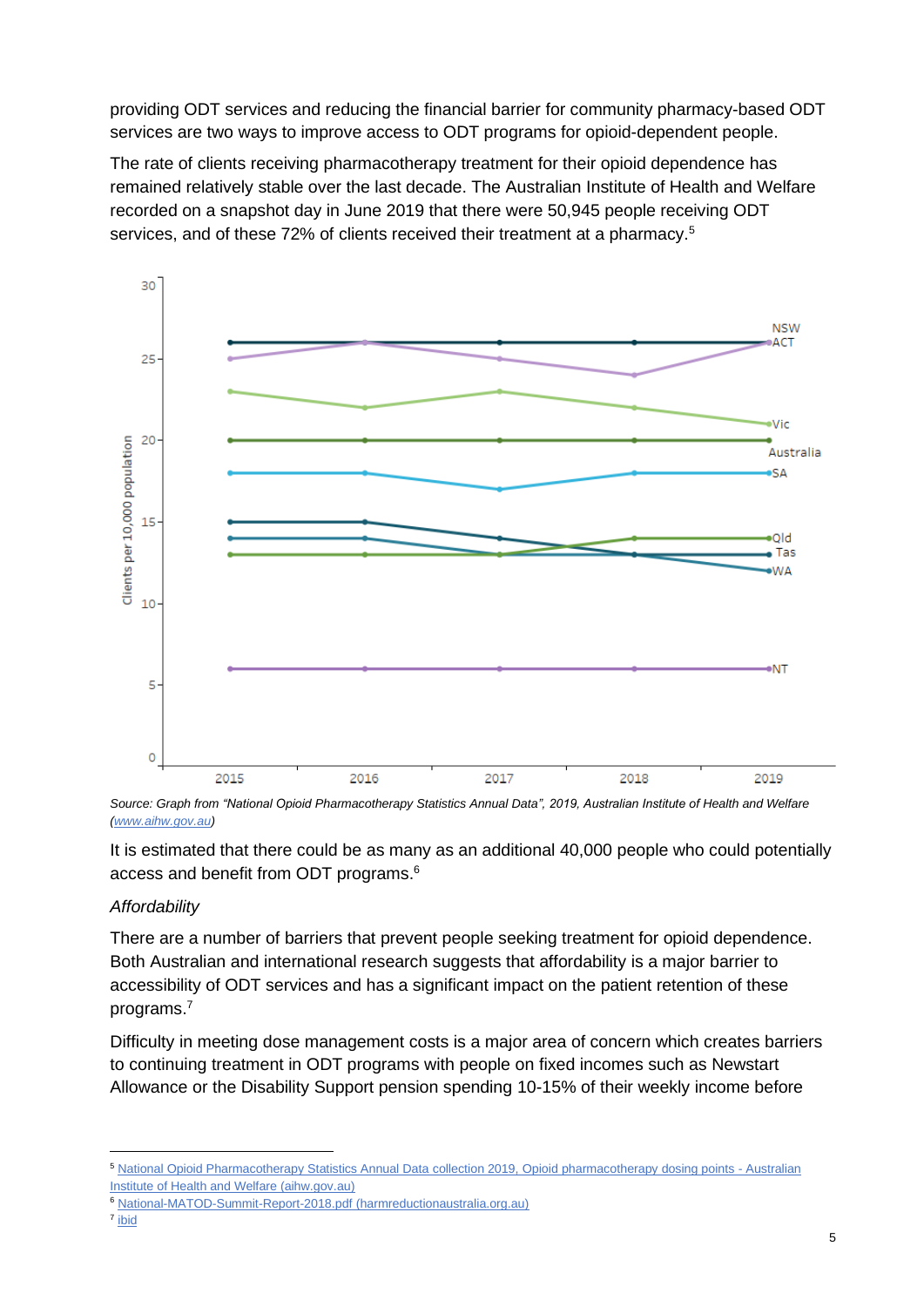factoring in other associated costs.<sup>8</sup> A 2009 research paper highlighted that 33% of the costs spent on pharmacotherapy were met by the consumer.<sup>9</sup>

Consumers incur costs associated with:

- $\bullet$  pharmacotherapy dose management<sup>12</sup>
- other fees (such as the gap between the fee charged by the medical practitioner and the Medicare Benefit)
- other costs (such as travel).

The current system in place does not do enough in addressing any financial barriers that may be keeping more patients from committing to treatment. There is a financial inequity for patients receiving pharmacotherapy treatments when compared to other medicines listed on the PBS. By standardising the funding of ODT programs across the country via the Guild's proposal, ODT programs would become more attractive to potential patients and could also increase compliance with existing patients.

#### **A nationally consistent Opioid Dependence Treatment Program**

The Commonwealth Government does not recognise prescriptions for PBS-listed ODT medicines for dispensing and remuneration as a pharmaceutical benefit. Neither does the Commonwealth directly fund or administer ODT service programs or have a direct role in the delivery of these services, delegating responsibility to the States and Territories.

Currently State and Territory based ODT programs operate in a complex environment with varied service delivery, funding models, distribution, and effectiveness. This variation influences the cost of the service for community pharmacies, which in turn flows on to the patient. Unfortunately, the financial burden placed on the patient in accessing treatment is dependent on their location. The Australian Capital Territory (ACT) Government's remuneration model is effective and beneficial for both patients and pharmacies, and this plays a role in the ACT also having one of the highest rates of patients receiving opioid pharmacotherapy treatment in Australia. A nationally consistent approach to funding would significantly reduce the financial barrier to ODT services and give more people the opportunity to access treatment.

The Guild recommends a national coordinated approach to the management and treatment of opioid misuse as part of the PBS that recognises the prescribing and dispensing of ODT as a pharmaceutical benefit and consistent with providing eligible patients access to other pharmaceutical benefits. This would be complemented by Commonwealth funded in-pharmacy dose-management and provision of take-away oral ODT medicines as well as the administration of injectable ODT by trained pharmacists, providing program consistency in access, care and support through the preferred community pharmacy for eligible community-based patients across Australia.

As with other PBS arrangements, the states would be responsible for managing and funding ODT services through their state-based clinics, including for in-patients and prison detainees. This would enable the states to concentrate their efforts on higher-risk or poorly-controlled patients requiring more intensive support with community-based care managed through General Practice and other approved prescribers and the community pharmacy network.

<sup>&</sup>lt;sup>8</sup> Harm Reduction Victoria; [Submission 345\\_review of Pharmacy Remuneration and Regulation;](https://www1.health.gov.au/internet/main/publishing.nsf/Content/review-pharmacy-remuneration-regulation-submissions-cnt-7/$file/345-2016-09-23-harm-reduction-victoria-submission.pdf) 23 Sep 2016

<sup>9</sup> Modelling pharmacotherapy maintenance in Australia; Australian National Council on Drugs Research Paper; 2009; [http://www.atoda.org.au/wp-content/uploads/rp19\\_modelling.pdf](http://www.atoda.org.au/wp-content/uploads/rp19_modelling.pdf)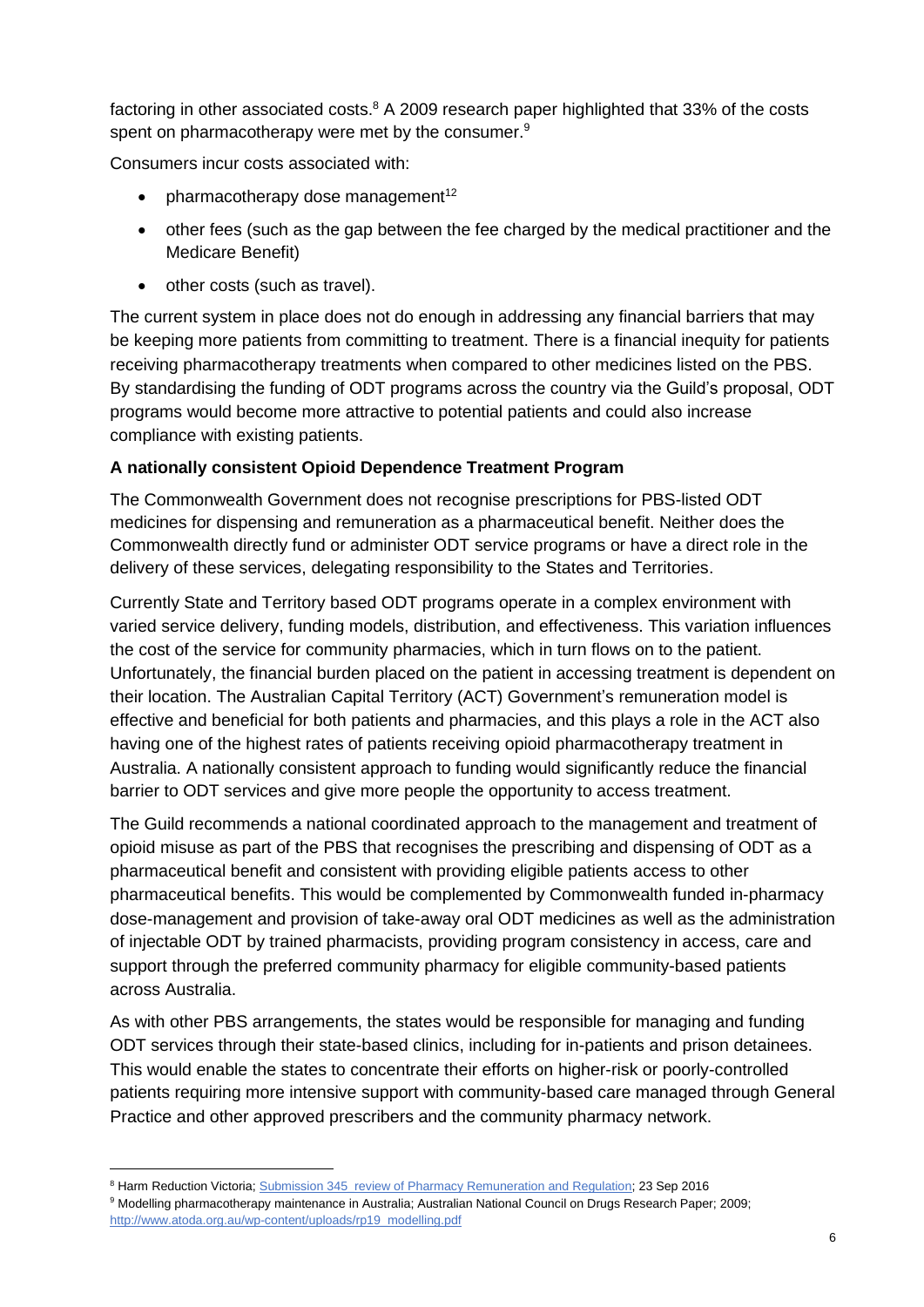#### **PBS Prescribing and Dispensing**

Under current arrangements, the Commonwealth Government funds the wholesale cost of all ODT medicines in Australia under the Section 100 Opiate Dependence Treatment Program of the PBS. The Guild recommends this arrangement continue under a Commonwealth Government funded ODT program, which will also overcome the issue of variable prescribed quantities based on patient dosing.

Currently, pharmacies dispense ODT medicines to patients on a private (non-PBS) prescription, with the patient payment for dispensing and dose-management not contributing to the PBS Safety Net Record. The Guild recommends the prescribing and dispensing of prescriptions for ODT medicines be aligned with that of other PBS medicines with prescriptions issued by approved prescribers for up to four-weeks' treatment and five repeats which can be dispensed from the patient's preferred community pharmacy. Approved pharmacists would be remunerated for dispensing the prescription as a pharmaceutical benefit and the patient would pay the relevant PBS co-payment for four weeks' treatment at \$6.60 for concessional patients and up to \$22.50 for general patients based on dispensing remuneration for January 2021. As with other PBS medicines, the Patient co-payment would also contribute to the PBS Safety Net Record. Such an arrangement would ensure equity of access and limit the patient costs for this essential service to some of the most vulnerable and financially disadvantaged members of our society.

The costs to patients and Government per prescription are summarised below.

|                                | Costs to patient  | <b>Costs to Government</b> |  |
|--------------------------------|-------------------|----------------------------|--|
|                                | per prescription* | per prescription*          |  |
| <b>Concessional Safety Net</b> | Nil               | \$16.82                    |  |
| Concessional                   | \$6.60            | \$10.22                    |  |
| <b>General Safety Net</b>      | \$6.60            | \$10.22                    |  |
| General                        | \$22.50           | Nil                        |  |

\* It can be expected that prescriptions would mostly be issued for four-weeks' supply.

#### **ODT Dose-management**

Under the Guild's proposed Commonwealth Government funded ODT program, participating PBS approved pharmacies would receive a government subsidy for in-pharmacy dosemanagement and provision of takeaway doses for oral ODT medicines. Under this arrangement, the Commonwealth would cover the full costs to the pharmacy for providing the service without the need for any patient contribution, encouraging more pharmacies to provide the service and ensuring the service remains affordable for patients.

The costs to patients and Government for ODT dose management are summarised below.

Costs to patient – Nil

Costs to Government - \$44.82/week for oral dosing ODT patients

#### **Injectable ODT Medicines**

Long-acting injections of buprenorphine are now available as ODT, providing ODT patients with the option of weekly or monthly injections and reducing the need for daily dose management. A requirement of registration with injectable ODT is that the medicine cannot be supplied directly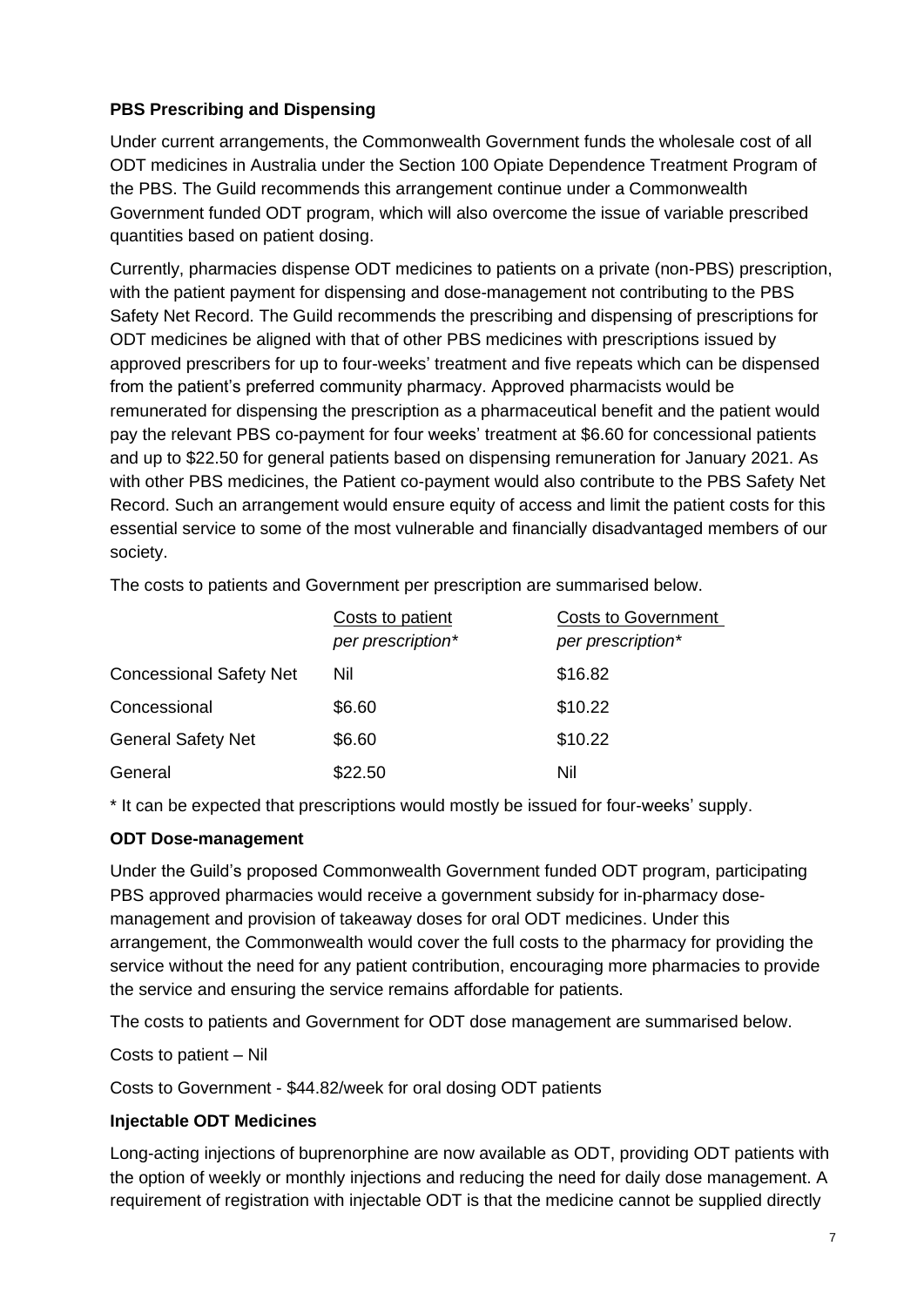to the patient but must be delivered to a clinician for administration. For many patients, this involves delivery by a pharmacy of the injectable ODT to their preferred prescriber. The out of pocket fees for patients for injectable ODT is between \$20 and \$50 per prescription<sup>10</sup>.

The administration of injectable medicines is within the scope of practice for pharmacists and regulated by the States and Territories. The Guild proposes that PBS approved pharmacies are paid a service fee for the in-pharmacy administration of injectable ODT medicines. Under this arrangement, the Commonwealth would cover the full costs to the pharmacy for providing the service without the need for any patient contribution.

The costs to patients and Government for administering injectable ODT are summarised below.

Costs to patient – Nil

Costs to Government - \$25 per injection

#### **Outcomes**

The expected outcomes from the Guild proposal includes:

- 1. Improved access to ODT services by opioid users and more targeted service provision with the states better enabled to manage and support higher risk patients. This should result in longer term improvements in health, wellness and productivity for opioid users in Australia.
- 2. Equity of access to ODT irrespective of where a person lives in Australia.
- 3. Increased affordability and greater equity in the costs for ODT patients.
- 4. The Commonwealth would have reliable data on ODT use both nationally and regionally which would better assist in determining policy requirements for more targeted management strategies.

#### **Indicative budget cost (cash basis):**

|                              | 2021-22       | 2022-23       | 2023-24       | 2024-25       |
|------------------------------|---------------|---------------|---------------|---------------|
| Cost to Patients             | \$3,755,591   | \$3,835,624   | \$3,927,784   | \$4,021,823   |
| <b>Cost to</b><br>Government | \$102,029,631 | \$104,232,523 | \$107,774,613 | \$111,452,220 |

Total Government costs over four years forward estimates is **\$425,488,987.**

Details on Budget Cost calculations are provided in **Attachment A**.

<sup>10</sup> Harm Reduction Australia's 2020-2[1 Pre-Budget Submission](https://treasury.gov.au/sites/default/files/2020-09/115786_HARM_REDUCTION_AUSTRALIA_-_SUBMISSION_2.pdf)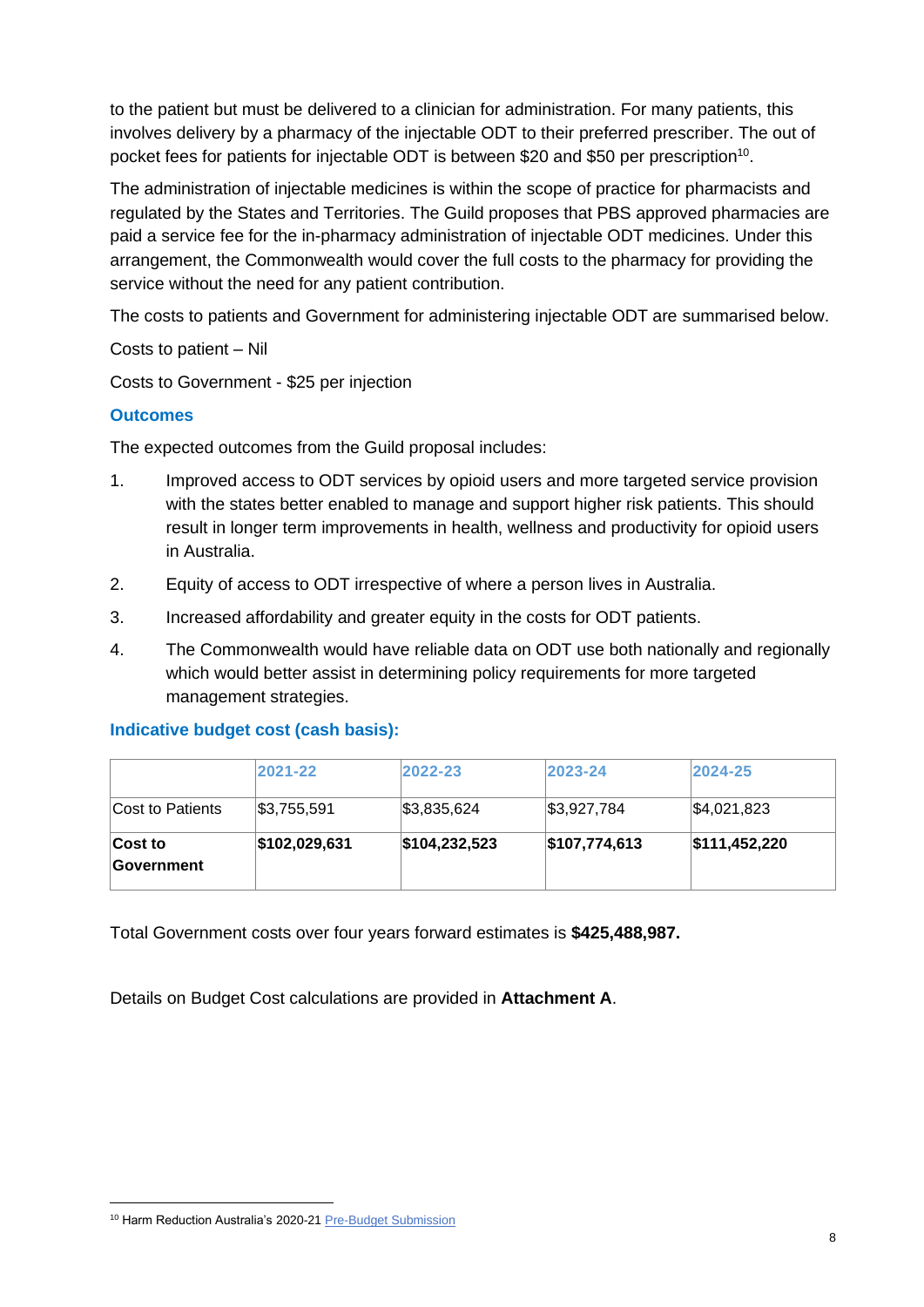## **Improving patient safety and minimising medication errors by supporting community pharmacy for e-prescriptions**

#### **Detail of funding request**

The Guild seeks to improve patient safety and minimise medication errors and recommends the Commonwealth allocates funding of \$1,500\* as a bulk one-off payment for each eligible community pharmacy as part of the change management requirements to prepare pharmacies and support consumers with the national roll-out of electronic prescriptions.

\*Based on pharmacy remuneration for the Electronic Prescription Service (EPS)<sup>11</sup> provided by the NHS in the UK; this being the most relevant comparative model for ePrescriptions.

#### **Rationale**

**Optimising a patient's 'ePrescription experience' significantly relies on a community pharmacy's capability to efficiently integrate the dispensing of an ePrescription, both Token and ASL, with its established paper-based workflow system and this requires investment in both new and upgraded technology.**

The patient's 'ePrescription experience' at the pharmacy is arguably the greatest 'change point' for the patient and one that will significantly influence their decision on whether to transition to an ePrescription. Therefore, supporting a pharmacy to optimise its workflows including the upgrading and use of appropriate technologies will have both a real and measurable positive effect on a patient's experience with their ePrescription and this experience will fundamentally be the comparison of accessing their traditional paper prescription medicine versus their new ePrescription.

#### **Supporting all patients including our vulnerable patient groups to maximise the benefits of ePrescriptions.**

Community pharmacies across Australia continue to support patients of all types of backgrounds with varied healthcare needs and therefore need to be supported to ensure all patient groups are given the best opportunity to utilise digital health initiatives including ePrescriptions through their community pharmacy.

#### **Community pharmacies have been required to adapt and invest the most when integrating ePrescriptions into both their clinical and business workflows and as volumes increase, the need for pharmacies to access and utilise appropriate IT infrastructure will only increase.**

As the ePrescription project progresses and more community pharmacies assess their needs for integrating ePrescriptions into their workflows there is an increased need for additional and upgraded IT infrastructure. This includes QR code scanners, additional screens/monitors and mobile computers (laptops and tablets) with the types and range of technologies varying depending on the size of the pharmacy, its existing layout and patient profiles, and the actual volume of ePrescriptions a pharmacy is receiving. On current information it can be estimated that a community pharmacy is needing to invest, at a minimum, \$1,500 in order to optimise its workflow efficiency, maximise the application of its new ePrescription software functionality and deliver an optimised experience for the patient.

**Optimising workflow that supports the Government's digital health program, including assessing, resourcing and then implementing an optimal workflow to best support and deliver initiatives such as the COVID-19 National Health Plan.**

<sup>11</sup> <https://psnc.org.uk/funding-and-statistics/funding-distribution/it-and-eps-allowances/> < last accessed 19/01/21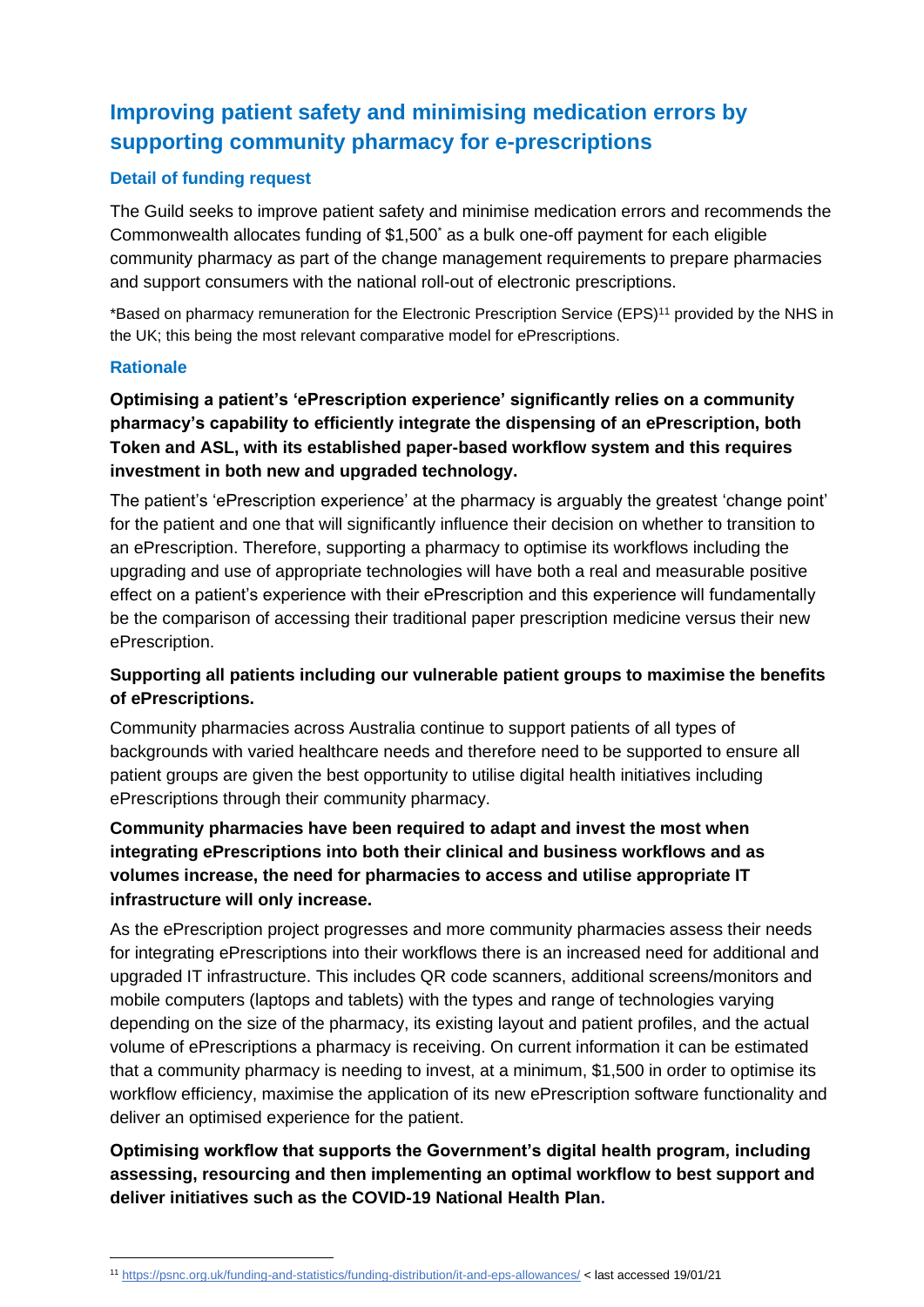Community pharmacies have been at the forefront of the COVID-19 NHP that has included the interim provisions for telehealth; the dispensing of image-based prescriptions and the provision of home delivery services. It will be essential to support a pharmacy's transition from these interim measures to a viable and sustainable position for the future; one that enables pharmacies to work with local GPs to best support their patient's digital health journey, whether it be remote or accessed from within the four walls of the patient's GP or community pharmacy.

|                                                     | $ 2021-22 $ | $ 2022 - 23 $ | $ 2023 - 24 $ | $ 2024 - 25 $ |
|-----------------------------------------------------|-------------|---------------|---------------|---------------|
| Pharmacy ePrescription 8.643<br><b>Bulk Payment</b> |             |               |               |               |

#### **Indicative budget cost (\$ million, cash basis):**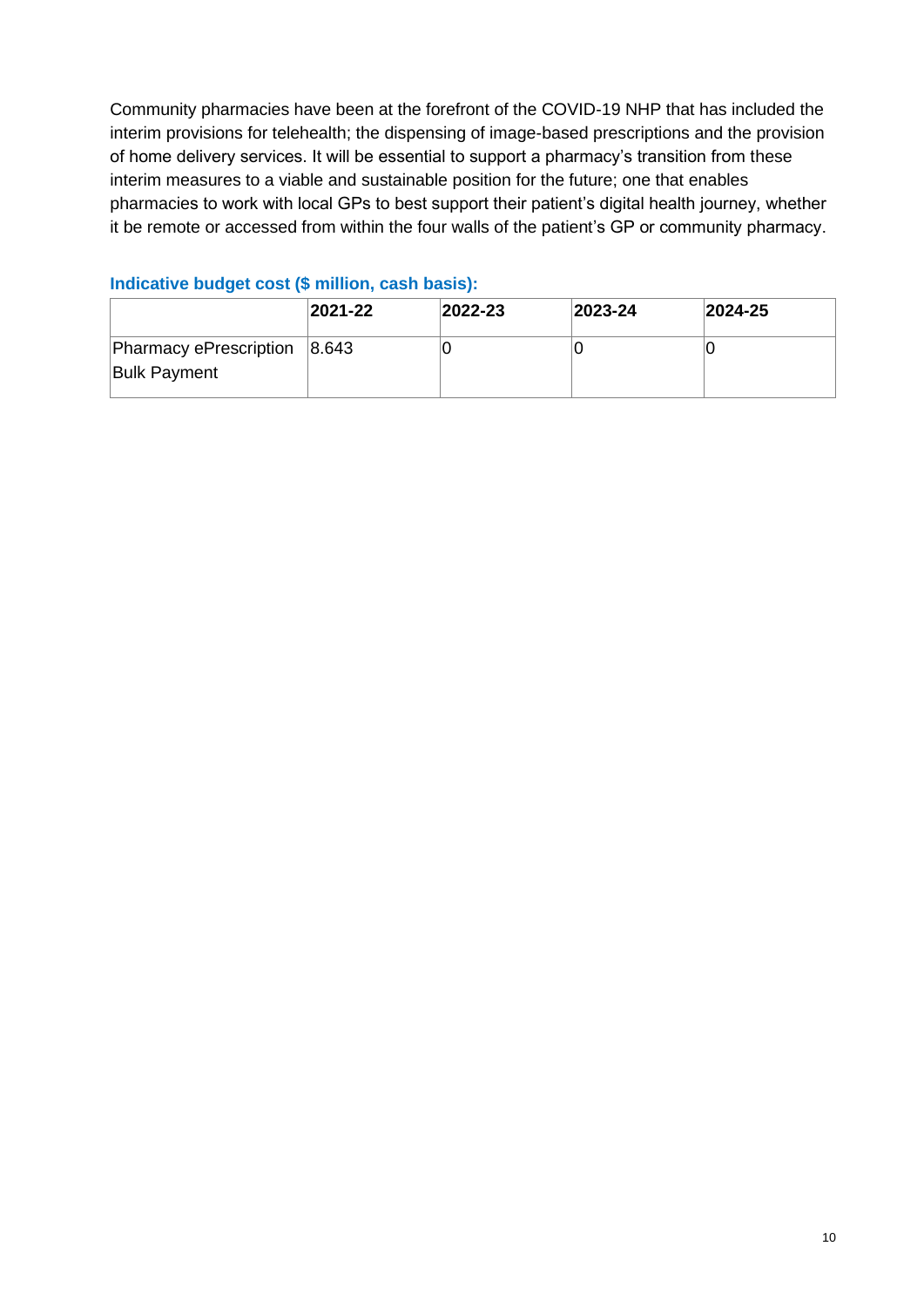#### **ATTACHMENT A: ODT PROGRAM REMUNERATION BACKGROUND**

The information below summarises the data and assumptions the Guild has used in our modelling.

#### **COST OF GOODS**

The Australian Government currently covers the manufacturer and distribution costs of OTD so that there is no cost to pharmacy. This will continue under the Guild proposal which came at a cost of \$70.65 million in 2019-20, an increase of \$10.45 million from 2018-19.<sup>12</sup>

#### **DISPENSING**

An authorised prescriber will issue a Section 100 (s100) PBS prescription for ODT for up to 28 days' supply and 5 repeats – equating to 6 months treatment. Dose changes will require the authorised prescriber to issue a new prescription. Participating Section 90 approved pharmacies will dispense the s100 ODT prescription which will be processed in real-time by Services Australia via PBS Online.

Consumers will be charged the PBS co-payment amount (\$6.60 for concessional patients and up to \$22.50 for general patients, based on 2021 PBS fees and co-payments and inclusive of discretionary fees for general patients). The patient co-payment will contribute towards the annual PBS Safety Net threshold.

The Guild proposes that Section 90 approved pharmacies are paid the following for dispensing a S100 ODT prescription:

#### **Year 1 (based on 2021 fees)**

Dispense fee - \$7.74 Administration, Handling and Infrastructure (AHI) fee - \$4.28 Dangerous Drug (DD) fee - \$4.80 Patient co-payment - \$6.60 concessional/\$22.50 general **PBS subsidy = \$16.82 (less \$6.60 for concessional patients; general patients cover full** 

## **cost of dispensing)**

#### **Basis/Assumptions**

- Pharmacies receive medicine and consumables (e.g. take-away bottles) at no charge
- 13 prescriptions dispensed per patient per year (28 days' dispensing)
- 45,655 community pharmacy-based patients in 2021-22 inclusive of patients who had avoided treatment due to patient access or affordability and/or transferring from state based clinics
- 89% concessional patients of which 24% reach the Concessional Safety Net
- 11% general patients of which 3% reach the General Safety Net
- Annual indexation

#### **ORAL DOSING**

The Guild proposes that Section 90 approved community pharmacies be remunerated by the Commonwealth for dose management of oral ODT medicine to patients based on the remuneration available in the ACT of **\$44.82 per week<sup>13</sup>**, recognising the clinical skills and additional requirements with ODT dose management as compared to standard community pharmacy staged supply services for PBS medicines subject to misuse or abuse.

<sup>12</sup> PBS Expenditure and Prescriptions Report 1 July 2019 to 30 June 2020

<sup>&</sup>lt;sup>13</sup> ACT ODT Remuneration 2020-21 consists of a mandatory patient contribution of \$15 per week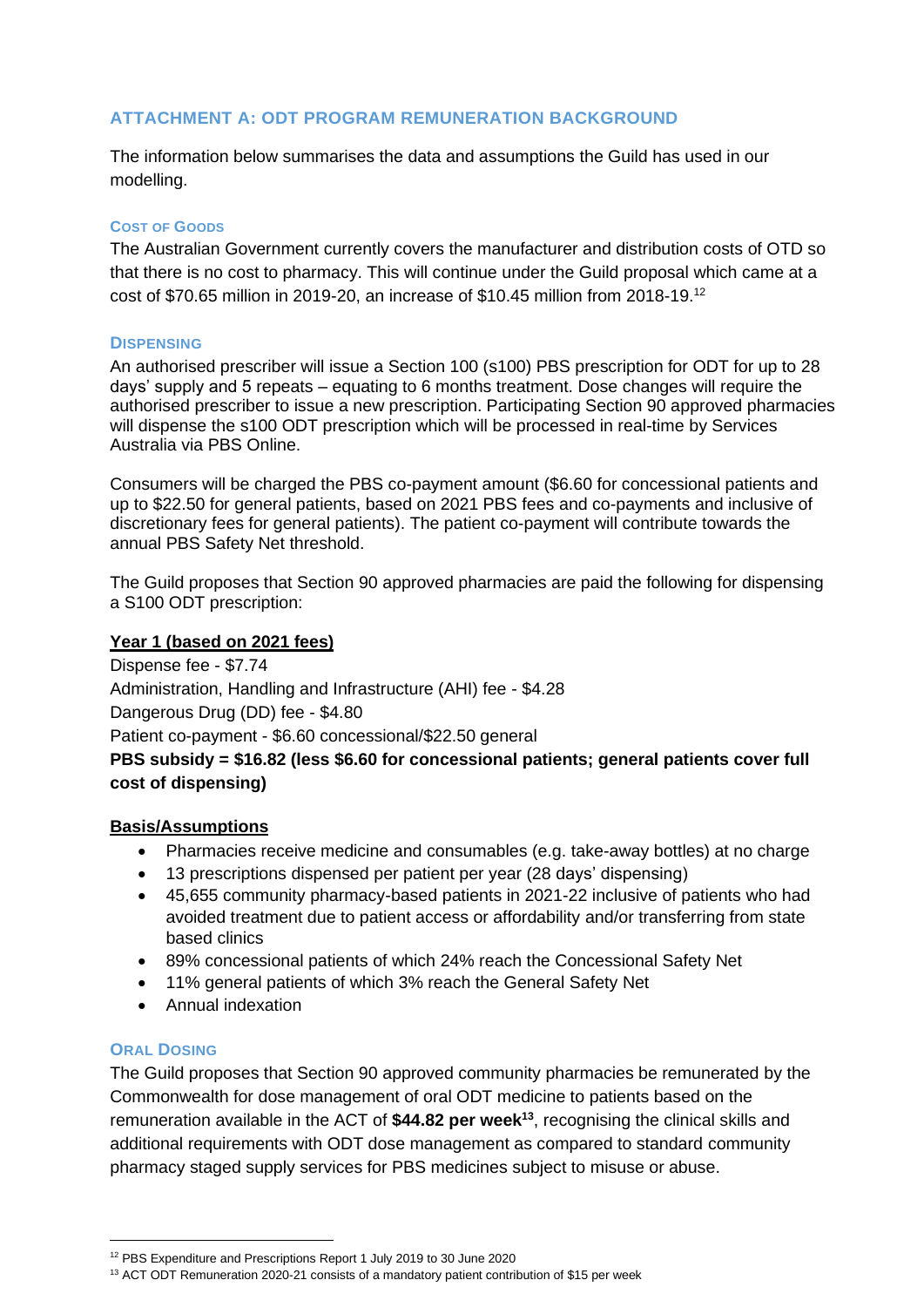To optimise patient access and address affordability issues, the Guild proposes that the Commonwealth Government cover the full cost of the dose management service.

#### **BASIS/ASSUMPTIONS**

- 90% of community pharmacy-based patients receiving oral dosing ODT per year
- \$44.82 Government subsidy per week (Year 1)
- Annual indexation

#### **INJECTABLE ODT**

The Guild proposes that Section 90 approved community pharmacies be remunerated for the service of administering injectable ODT medicine to patients in the pharmacy. The proposed service fee takes into consideration the clinical skills in addition to the business costs and additional administrative costs associated with administering an injectable Controlled Drug.

The Guild proposes that community pharmacies be paid a service fee of \$25.

#### **BASIS/ASSUMPTIONS**

- 10% of community pharmacy-based patients receiving injectable ODT per year
- 80% of patients receiving injectable ODT have monthly injections
- 20% of patients receiving injectable ODT have weekly injections
- Annual indexation

#### **LIMITATIONS OF COSTING**

Availability of accurate data about the patient population currently accessing ODT is limited and includes self-reported and observational data as well as data collected by individual jurisdictions. A major source of data was the Australian Institute of Health and Welfare's *National Opioid Pharmacotherapy Statistics Annual Data collection 2019<sup>14</sup>* which provides a quality statement for the data used<sup>15</sup>.

<sup>14</sup> <https://www.aihw.gov.au/about-our-data/our-data-collections/national-opioid-pharmacotherapy-statistics-annual>

<sup>15</sup> <https://meteor.aihw.gov.au/content/index.phtml/itemId/727462>